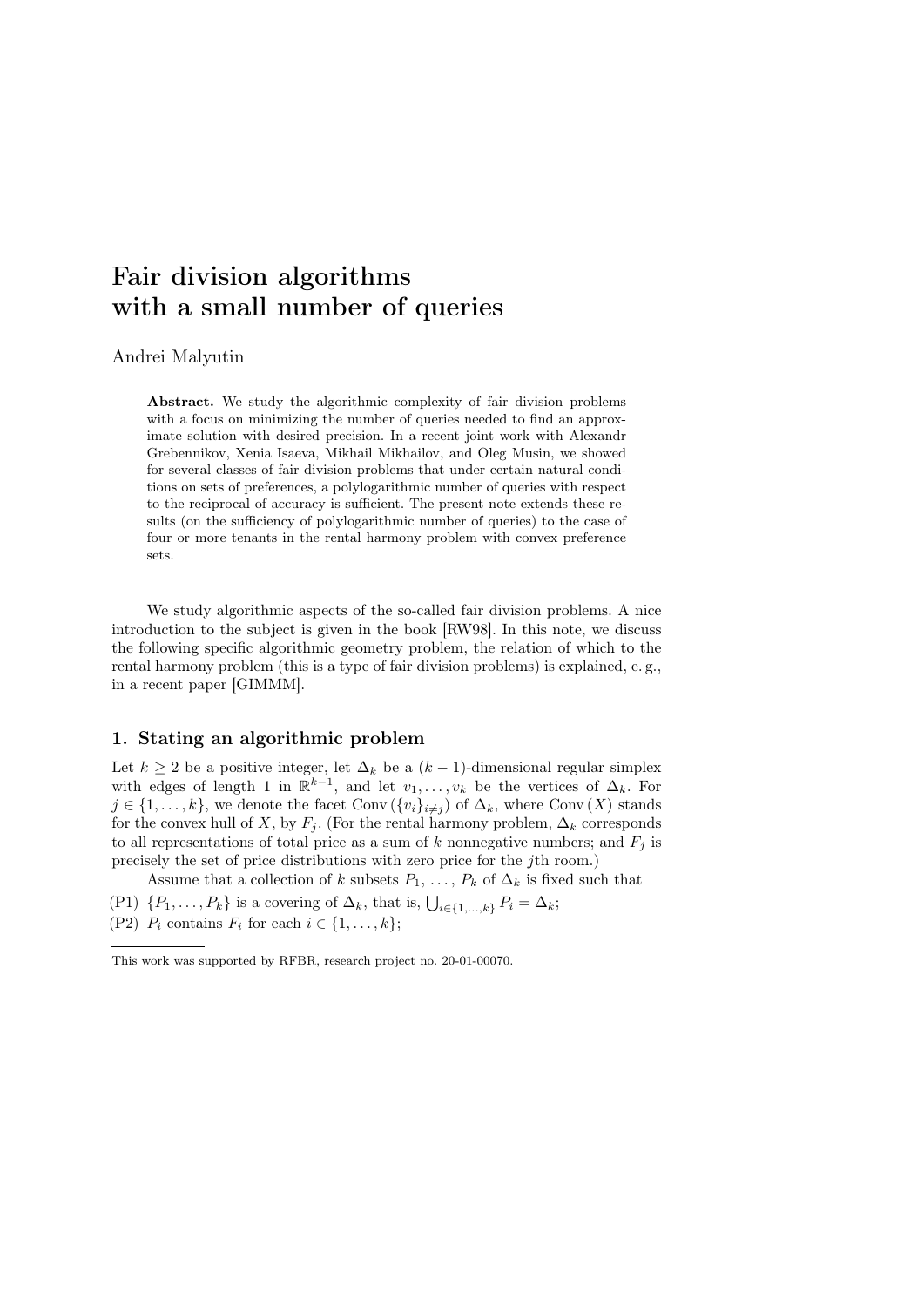(P3)  $P_i$  is convex for each  $i \in \{1, \ldots, k\};$ 

(P4)  $P_i$  is closed for each  $i \in \{1, \ldots, k\}$ .<sup>1</sup>

Assume that we have no description of the sets  $P_1, \ldots, P_k$ , but we know that the sets have the listed properties and we can perform queries about these sets: if we choose an index  $i \in \{1, \ldots, k\}$  and a point  $x \in \Delta_k$ , we receive 'yes' if  $x \in P_i$ and 'no' otherwise.

The Knaster–Kuratowski–Mazurkiewicz (KKM) lemma guarantees (due to the properties (P1), (P2), and (P4)) that the intersection  $\bigcap_{i\in\{1,\ldots,k\}} P_i$  is nonempty, so that there exists a point x in  $\Delta_k$  such that  $dist(x, P_i) = 0$  for all  $i \in \{1, ..., k\}$ . We say that such x in  $\Delta_k$  is a *solution* for  $\mathscr{P} = \{P_1, \ldots, P_k\}$ . We say that x in  $\Delta_k$ is an  $\varepsilon$ -solution,  $\varepsilon \geq 0$ , for  $\mathscr P$  if  $dist(x, P_i) \leq \varepsilon$  for all  $i \in \{1, \ldots, k\}$ .

Our goal is to construct an algorithmic procedure that, given a collection  $\{P_1,\ldots,P_k\}$  (having properties  $(P_1)-(P_4)$ ) and an 'accuracy constant'  $\varepsilon > 0$  finds an  $\varepsilon$ -solution using the smallest possible number of queries.

## 2. The main result

It is known that  $\varepsilon$ -nets allow us to find  $\varepsilon$ -solutions with  $O(1/\varepsilon)^{k-1}$  queries. In the case k = 2, we can use binary search to find an  $\varepsilon$ -solution in the interval  $\Delta_2$  with  $O(\log(1/\varepsilon))$  queries. Theorem 5.2 in [GIMMM] implies that in the case  $k = 3$ , an  $\varepsilon$ -solution can be found with  $O(\log(1/\varepsilon))^2$  queries. A natural conjecture arises that an  $\varepsilon$ -solution can be found with  $O(\log(1/\varepsilon))^{k-1}$  queries. The main result of the present note confirms this conjecture for  $k = 4$ .

**Theorem 1.** In the case  $k = 4$ , an  $\varepsilon$ -solution for convex  $P_i$  can be found with  $O(\log(1/\varepsilon))^3$  queries.

Theorem 1 implies (modulo results of [GIMMM] and using terminology introduced there) that, for the rental harmony problem with 4 tenants having convex preference sets, we can find an  $\varepsilon$ -fair division point in binary mode with  $O(\log(1/\varepsilon))^3$  queries.

# 3. Basic idea of the algorithm

The description of our algorithm is rather cumbersome, and before proceeding to it, we will outline its core idea. This idea seems to work for an arbitrary dimension, but here we restrict ourselves to the case of  $k = 4$ . Let us fix one of the facets  $F_1$ ,  $F_2$ ,  $F_3$ ,  $F_4$  (say,  $F_4$ ) and study the sections of our  $\Delta_4$  with hyperplanes parallel to  $F_4$ . These sections form a bundle  $(T_{\theta})_{\theta \in [0,1]}$  of regular triangles, where  $\theta$  is the diameter of  $T_{\theta}$ ; we have  $T_0 = v_4$  and  $T_1 = F_4$ . The first key observation we need

<sup>&</sup>lt;sup>1</sup>In fact, we can carry out our constructions without condition (P4), but we introduce it for convenience, in order not to repeatedly mention the transition to closures in what follows.

<sup>&</sup>lt;sup>2</sup>We remark that an  $\varepsilon$ -solution is not necessarily located close to a solution. It is easy to construct an example when the distance between an  $\varepsilon$ -solution and the solution closest to it exceeds 100 $\varepsilon$ .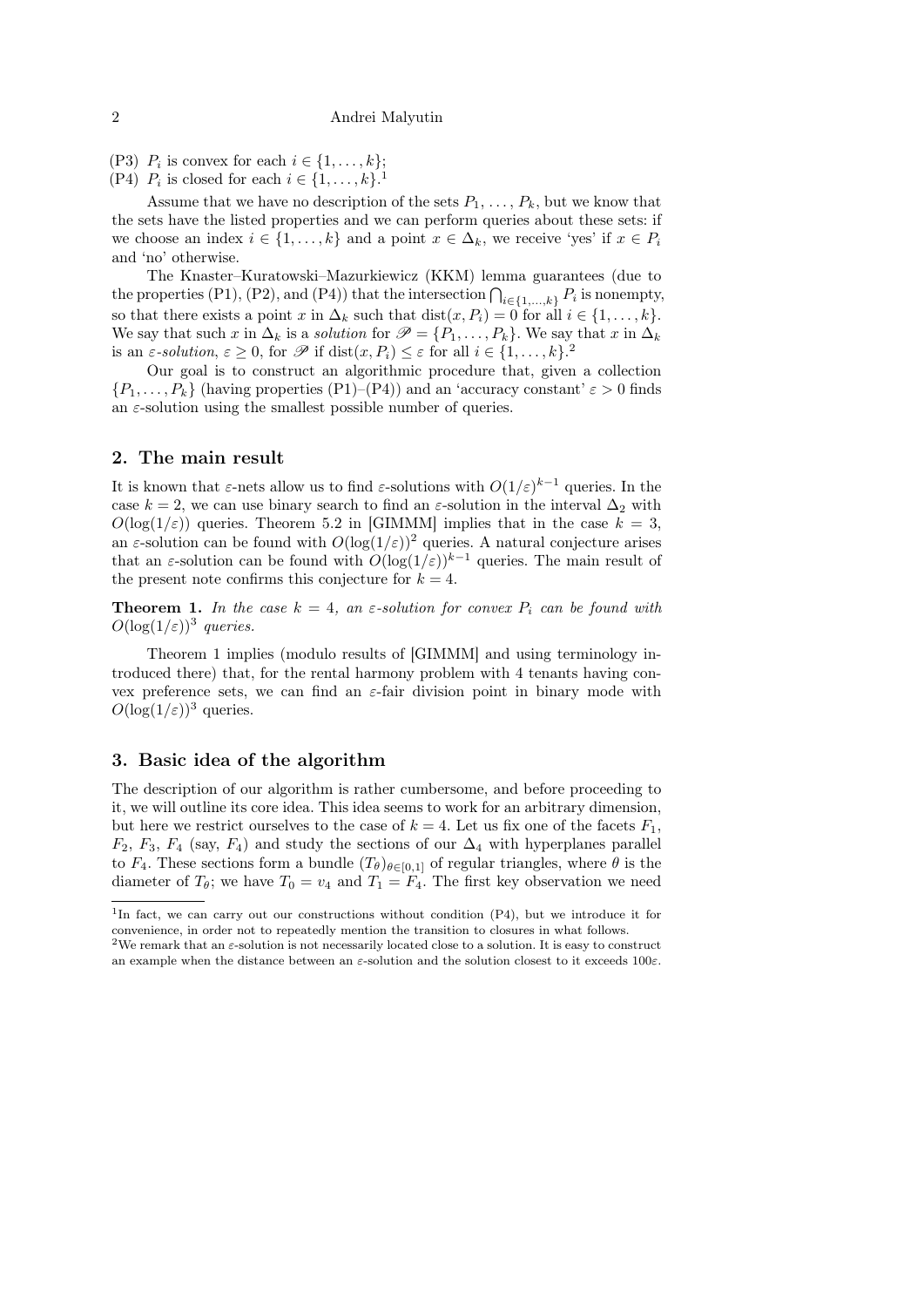is that if  $P_1$ ,  $P_2$ ,  $P_3$  do not cover  $T_\theta$  for some  $\theta$  (so that  $T_\theta \setminus (P_1 \cup P_2 \cup P_3)$  is nonempty) then  $T_{\theta}$  contains a unique '*inscribed circle'*  $S_{\theta}$  that touches each of  $P_1, P_2$ , and  $P_3$  and has no points of  $P_1 \cup P_2 \cup P_3$  inside. The center of  $S_\theta$  is an  $r_{\theta}$ -solution, where  $r_{\theta}$  is the radius of  $S_{\theta}$ . Thus, if given an  $\varepsilon > 0$  we find some  $\theta \in [0,1]$  such that  $T_{\theta} \setminus (P_1 \cup P_2 \cup P_3)$  is nonempty and  $r_{\theta} \leq \varepsilon$ , then the center of  $S_{\theta}$  will be the desired  $\varepsilon$ -solution. Observe that, due to convexity arguments, if the set  $\mathscr I$  of those  $\theta$  for which  $P_1, P_2, P_3$  do not cover  $T_\theta$  is nonempty, then this  $\mathscr I$  is a half-open subinterval in [0, 1] of the form  $(\theta', 1]$ , and the radii  $r_\theta$  form a continuous monotone function on this subinterval  $\mathscr I$ . Using this, we can try to find  $\theta$  with a small radius  $r_{\theta} \leq \varepsilon$  via binary search. Take  $\theta_1 = 1/2$ . If  $1/2$  is not in  $\mathscr{I}$ , then put  $\theta_2 = 3/4$ , and if  $1/2$  is in  $\mathscr{I}$  and  $r_{1/2} > \varepsilon$ , then put  $\theta_2 = 1/4$ , and so on. For example, if the set  $\mathscr I$  is empty or of length less than  $\varepsilon$ , then at the step  $m = \log_2[1/\varepsilon]$  we get  $\theta_m = 1 - 1/2^m \ge 1 - \varepsilon$  and any point in the nonempty (by the KKM lemma) set  $T_{\theta_m} \cap P_1 \cap P_2 \cap P_3$  is an  $\varepsilon$ -solution (because  $F_4 \subset P_4$  is close enough).

A difficulty arising when implementing the described idea as an algorithmic procedure is that a monotone function can have 'jumps'. This issue is resolvable due to the fact that the function  $r_{\theta}$  is convex in addition. Another difficulty is the calculation of inscribed circles.

#### 3.1. Inscribed antitriangles

In order to simplify computations, instead of finding (approximately) inscribed circles  $S_{\theta}$  for triangles  $T_{\theta}$ , we introduce and calculate (approximately) *inscribed* antitriangles. By an antitriangle in a triangle  $T_{\theta}$  (in the above notation) we mean any regular triangle contained in  $T_{\theta}$  that is related to  $T_{\theta}$  by a negative homothetic transformation. An antitriangle A in  $T_{\theta}$  is *inscribed* if the intersection of A with the union  $P_1 \cup P_2 \cup P_3$  is the set of vertices of A. It can be shown that if  $T_{\theta} \setminus (P_1 \cup P_2 \cup P_3)$ is nonempty then there exists a unique inscribed antitriangle  $A_{\theta}$  for  $T_{\theta}$ . Observe that if  $T_{\theta} \setminus (P_1 \cup P_2 \cup P_3)$  is nonempty, then the center of the inscribed antitriangle  $A_{\theta}$ is a  $(\text{Diam} (A_{\theta}) / \sqrt{3})$ -solution, where  $\text{Diam} (A_{\theta})$  is the diameter of  $A_{\theta}$ , while any point in  $A_{\theta}$  is a Diam  $(A_{\theta})$ -solution. Similar to the approach with inscribed circles, the diameters Diam  $(A_{\theta})$  form a continuous monotone convex function on  $\mathscr{I}$ . Using this, we can try to find  $\theta$  with a small Diam  $(A_{\theta})$  via binary search.

# 4. Procedure for finding inscribed antitriangles (PFIA)

Now we describe a computational procedure that, given an arbitrary  $\theta \in (0,1],$ operates in the triangle  $T_{\theta}$  and calculates, with a prescribed precision, the size of the inscribed antitriangle  $A_{\theta}$  and its position (if it is large enough). The input of the procedure is the 'coordinate'  $\theta$  and a 'precision constant'  $\delta > 0$ . The outputs of the procedure are:

• A (nonnegative real) number  $d_{\theta}$  such that  $|d_{\theta} - \text{Diam}(A_{\theta})| \leq \delta$  (if  $A_{\theta}$  is undefined, we formally set  $Diam(A_\theta) = 0$  so that  $d_\theta \leq \delta$  in this case).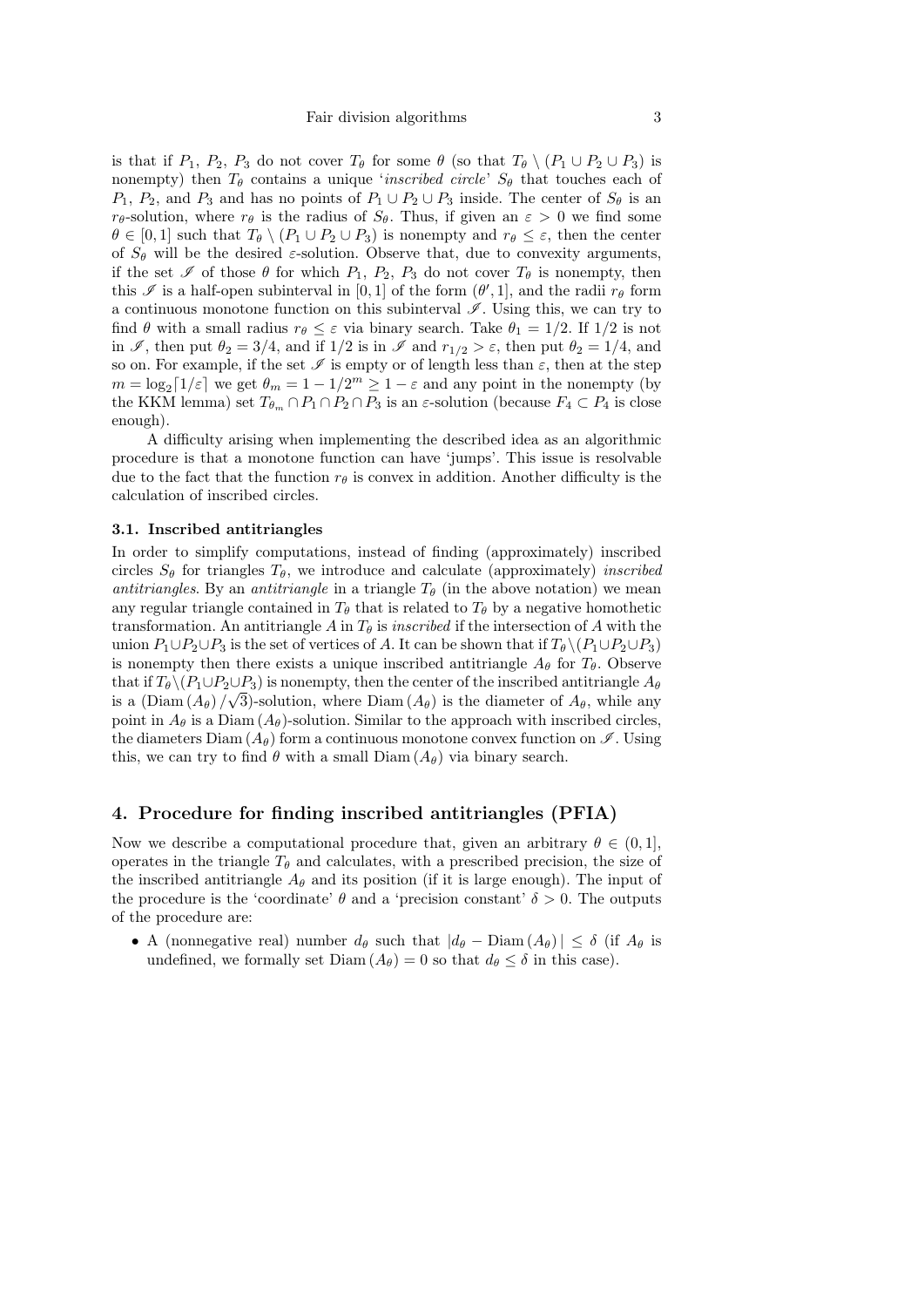#### 4 Andrei Malyutin

• A point  $x_{\theta}$  in  $T_{\theta}$  such that the metric ball  $B_{d_{\theta}+\delta}(x_{\theta})$  of radius  $d_{\theta}+\delta$  centered at  $x_{\theta}$  intersects  $P_1$ ,  $P_2$ , and  $P_3$ . Besides,  $B_{d_{\theta}+\delta}(x_{\theta})$  intersects  $P_4$  whenever Diam  $(A_{\theta}) > \delta$ .

In this procedure, we fix one of the facets  $F_1$ ,  $F_2$ ,  $F_3$  (say,  $F_3$ ) and regard  $T_{\theta}$ as a bundle of closed segments parallel to the edge  $T_{\theta} \cap F_3$ . For this bundle, we use the notation  $(I_\alpha)_{\alpha\in[0,\theta]}$ , where  $I_\alpha$  is the segment of length  $\alpha$  (so that  $I_\theta = T_\theta \cap F_3$ and  $I_0$  is the opposite vertex of  $T_\theta$ ). For each  $\alpha \in [0, \theta]$ , the segment  $I_\alpha$  is isometric to the segment [0,  $\alpha$ ]. In the following description, when  $\alpha$  is fixed we identify  $I_{\alpha}$ with  $[0, \alpha]$  via the isometry sending the endpoint  $I_{\alpha} \cap F_1$  to  $\{0\}$  in  $[0, \alpha]$ .

If  $T_{\theta} \setminus (P_1 \cup P_2 \cup P_3)$  is nonempty and the inscribed antitriangle  $A_{\theta}$  exists, then there is a unique  $\eta \in (0, \theta)$  such that  $I_{\eta}$  contains an edge of  $A_{\theta}$ . In this case we use the notation  $E(\theta) = \eta$ . If  $T_{\theta} \setminus (P_1 \cup P_2 \cup P_3)$  is empty, we set  $E(\theta) = \theta$ . The procedure uses several levels of binary searches, the upper level goes through the interval  $[0, \theta]$  and study segments  $I_\alpha$  of  $(I_\alpha)_{\alpha \in [0, \theta]}$ , which can be regarded as aiming to 'find' (approximately) the segment  $I_{E(\theta)}$ .

We set  $a_1 = 0$  and  $b_1 = \theta$  and start an iterative process with intervals  $[a_i, b_i]$ in  $[0, \theta]$  such that  $[a_i, b_i]$  contains  $E(\theta)$  if  $Diam(A_{\theta})$  is large enough. Given  $a_i$ and  $b_i$  such that  $0 \leq a_i \leq b_i \leq \theta$ , the *i*th iteration looks as follows. We set  $c_i := (a_i + b_i)/2$  and operate in the segment  $I_{c_i}$  (which is parametrized as  $[0, c_i]$ ) by the above convention). In  $m := \lfloor \log_2(9c_i/\delta) \rfloor \leq \lfloor \log_2(1/\delta) \rfloor + 4$  queries we can find in  $I_{c_i} = [0, c_i]$  a half-open subinterval of the form  $[p\delta', p\delta' + \delta')$ , where p is an integer and  $\delta' = c_i/2^m \leq \delta/9$ , such that

$$
[0, p\delta'] \subset (I_{c_i} \cap P_1) \subset [0, p\delta' + \delta').
$$

Another m queries allow us to find  $q \in \mathbb{Z}$  such that  $(q\delta', q\delta' + \delta']$  contains the endpoint g of  $I_{c_i} \cap P_2$  such that  $[g, c_i] = I_{c_i} \cap P_2$ . We have three cases:

- $q < p$ , which means that  $P_1 \cup P_2$  contains  $I_{c_i}$  and  $c_i < E(\theta)$ . In this case, we set  $[a_{i+1}, b_{i+1}] := [c_i, b_i]$  and pass to the next iteration.
- $q = p$ , which means that either  $P_1 \cup P_2$  contains  $I_{c_i}$  or the interval  $I_{c_i} \setminus (P_1 \cup P_2)$ has length at most  $\delta$ . In the case  $q = p$ , we also set  $[a_{i+1}, b_{i+1}] := [c_i, b_i]$ for the next iteration, even though it is possible that  $E(\theta) = c_i$ . In fact, if  $q = p$ , then  $E(\theta)$  can take any position in  $(0, c_i)$ , but we see that if  $q = p$  and  $E(\theta) \leq c_i$ , then the diameter of  $A_{\theta}$  is at most  $\delta$ , which is less than our 'level of visibility' limit.
- $q > p$ , in this case we see that the length of  $I_{c_i} \setminus (P_1 \cup P_2)$  is greater than  $(q-p-1)\delta'$ and lesser than  $(q-p+1)\delta'$ . In the case  $q > p$ , we do additional computations.

Additional computations for the case  $q > p$  are as follows. If the subsegment  $[p\delta', q\delta' + \delta']$  of  $I_{c_i}$  is an edge of an antitriangle contained in  $T_{\theta}$ , we denote the opposite vertex of this antitriangle by w. If the subsegment  $[p\delta' + \delta', q\delta']$  of  $I_{c_i}$  is an edge of an antitriangle contained in  $T_{\theta}$ , we denote the opposite vertex of this antitriangle by v. If any of v and w is defined, we perform a query whether  $P_3$ contains it. Then, for the case  $q > p$ , we introduce three subcases: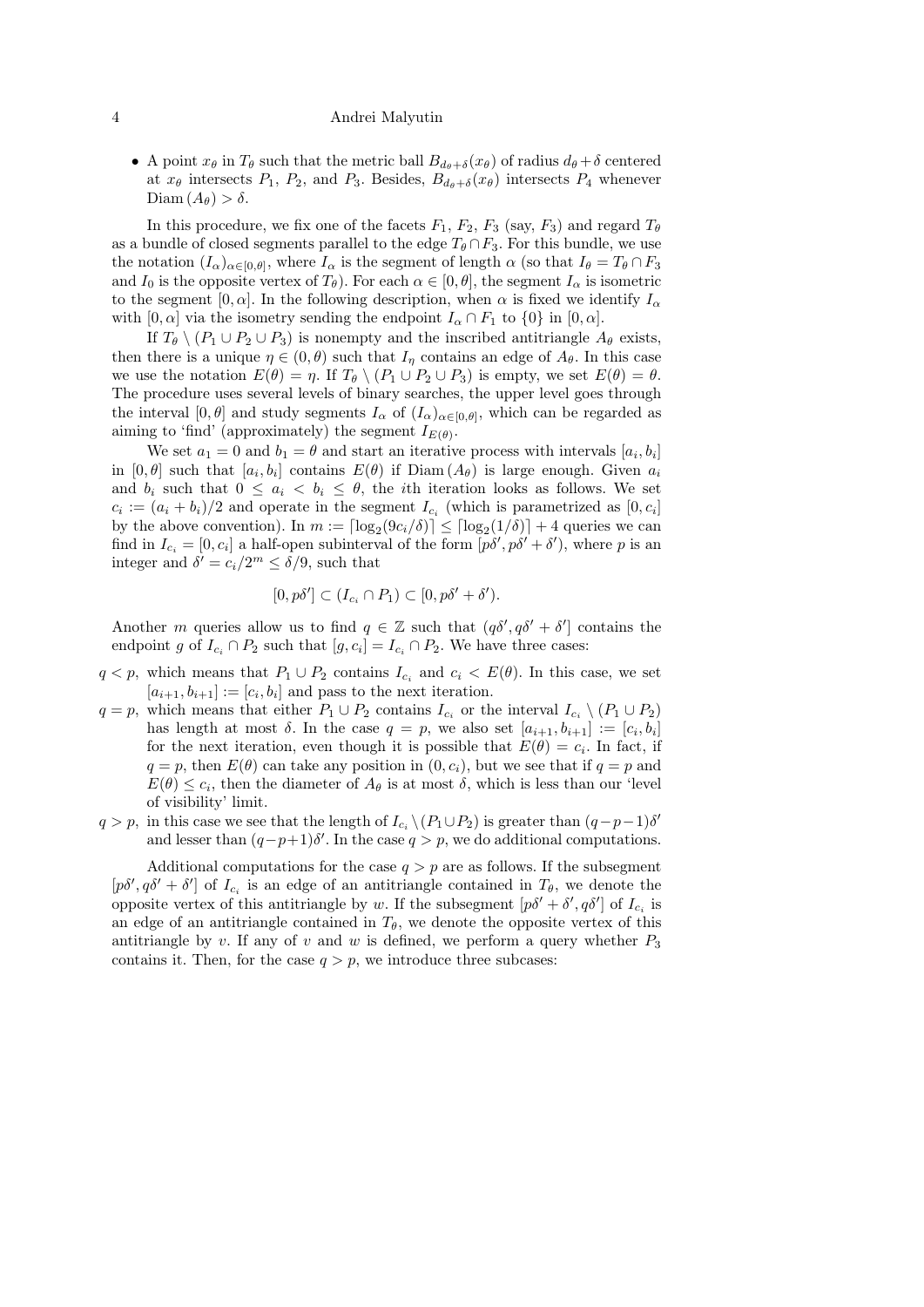- (L) either v is not defined or  $v \in P_3$ . In this case, we have  $E(\theta) < c_i$ , and we set  $[a_{i+1}, b_{i+1}] := [a_i, c_i]$  (and pass to the next iteration).
- (R) w is defined and  $w \notin P_3$ . In this case,  $E(\theta) > c_i$ . We set  $[a_{i+1}, b_{i+1}] := [c_i, b_i]$ .
- (+) v is defined and  $v \notin P_3$  while w is either not defined or  $w \in P_3$ . In this case, we have  $|\text{Diam}(A_{\theta}) - (q - p)\delta'| \leq \delta'$ , and we stop our procedure with setting  $d_{\theta} = (q - p)\delta'$  and  $x_{\theta}$  to be the center of the antitriangle with edge  $[(p+1)\delta', q\delta']$  (or just set  $x_{\theta}$  to be any point of this edge).

This completes the description of the iterative step.

We continue the iterative process either until subcase  $(+)$  happens or stop at step  $2\lceil \log_2(1/\delta) \rceil + 10$ . If subcase  $(+)$  happens, the output of the procedure is described above. If we stop at the step  $t = 2\lceil \log_2(1/\delta) \rceil + 10$  with no  $(+)$  subcase, the situation splits in two following subcases.

- The subcase with  $a_t > \theta \delta/2$ . It can be shown that the only way to get  $a_t > \theta - \delta/2$  is to have 'short' interval  $I_{\theta-\delta} \setminus (P_1 \cup P_2)$  of length less than  $\delta + 2\delta/9$ . In this case we have  $Diam(A_{\theta}) < 2\delta$  and we can set  $d_{\theta} = \delta$ . The point  $x_{\theta}$  can be chosen in  $I_{\theta-\delta}$  in an obvious way.
- If  $a_t \leq \theta \delta/2$ , we study the segment  $I_{a_t}$ . Clearly,  $2\lceil \log_2(1/\delta) \rceil + 10$  queries is enough to find h such that

$$
|h - \text{Diam}(I_{a_t} \setminus (P_1 \cup P_2))| < \delta/9
$$

and  $x \in I_{a_t}$  such that  $x \left(\frac{\delta}{9}\right)$ -approximates the center of that of the two intervals  $I_{a_t} \ (P_1 \cup P_2)$  and  $I_{a_t} \cap P_1 \cap P_2$  which is nonempty. Then we set  $d_{\theta} := h + \delta/2$  and  $x_{\theta} := x$  and quit the procedure.<sup>3</sup>

## 5. Description of the algorithm (of finding an  $\varepsilon$ -solution)

Now we turn to the description of our algorithm that, given an 'accuracy constant'  $\varepsilon$  and a collection  $\mathscr{P} = \{P_1, P_2, P_3, P_4\}$  of subsets with properties (P1)–(P4) in  $\Delta_4$ , following the basic idea described above, and using the procedure described above (PFIA), finds an  $\varepsilon$ -solution for this  $\mathscr{P}$ .

Algorithm starts with applying PFIA to the triangle  $T_{1-\varepsilon}$  (see notation in Sec. 3). Let the input accuracy constant  $\delta$  for PFIA be  $\varepsilon/9$ .

If PFIA says that  $d_{1-\varepsilon} \leq \varepsilon - \delta$ , which means that the set  $T_{1-\varepsilon} \setminus (P_1 \cup P_2 \cup$  $P_3$ ) is either empty or 'thin enough', then the point  $x_{1-\varepsilon}$  (this point is in the output of PFIA; see the description of PFIA) is an  $\varepsilon$ -solution because the metric ball  $B_{\varepsilon}(x_{1-\varepsilon})$  of radius  $\varepsilon$  centered at  $x_{1-\varepsilon}$  intersects  $P_4$  (which contains  $F_4$ ) and  $P_1, P_2$ , and  $P_3$  as well (because  $B_{d_1-\varepsilon+\delta}(x_{1-\varepsilon})$  by construction of PFIA intersects

<sup>&</sup>lt;sup>3</sup>In order to prove that the assigned values of  $d_{\theta}$  and  $x_{\theta}$  indeed have the properties declared for the output, we check several various cases and use properties of convex sets. One of the key points of our proof is the fact that corresponding endpoints of the intervals  $I_{a_t} \ (P_1 \cup P_2)$ and  $I_{b_t} \setminus (P_1 \cup P_2)$  are located at a small distance from each other. This fact follows from the conditions  $a_t \leq \theta - \delta/2$  and  $b_t - a_t \leq \delta^2/100$  and can be proved by analogy with the simple observation given in Sec. 5.2.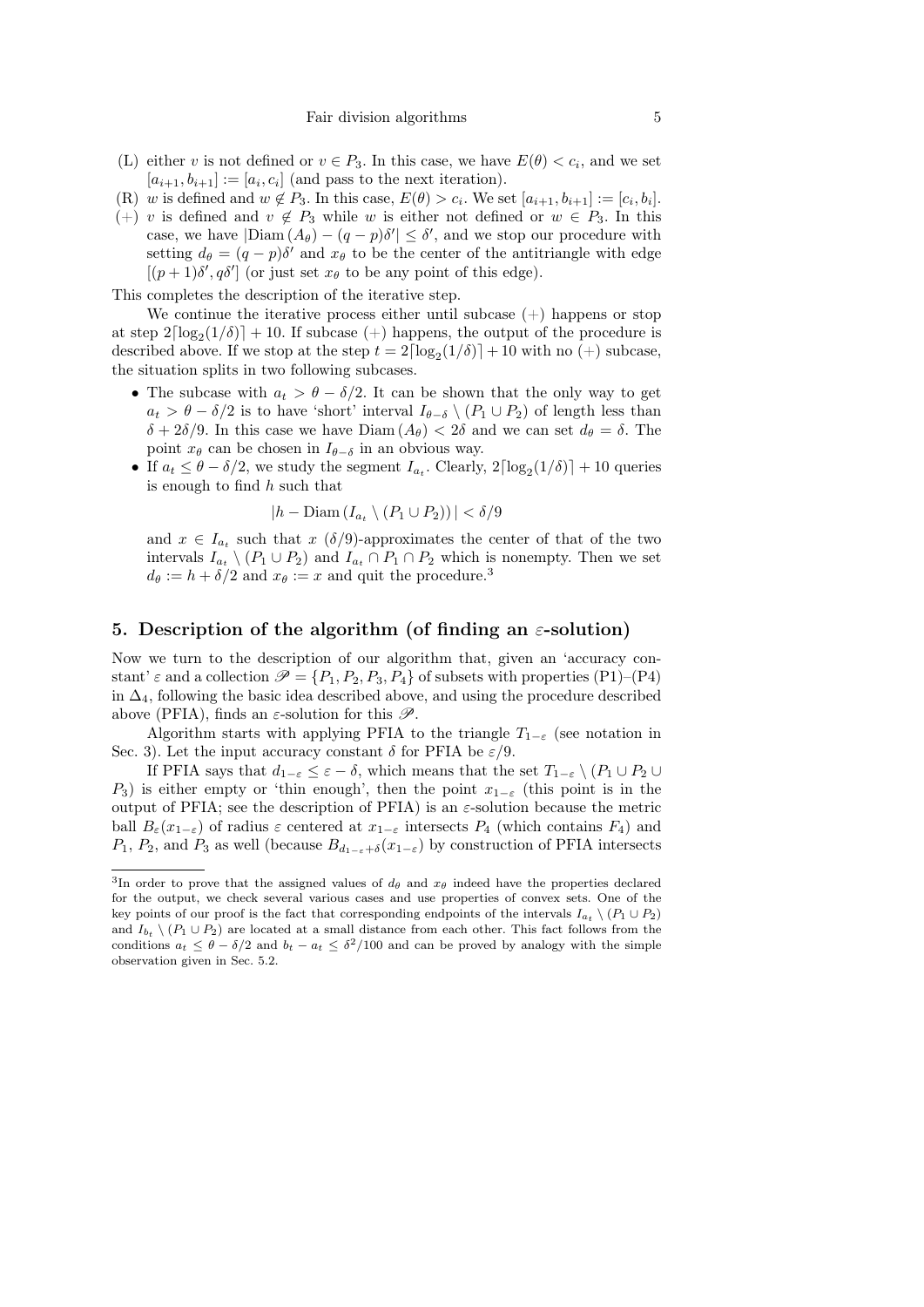#### 6 Andrei Malyutin

 $P_1, P_2$ , and  $P_3$  while  $d_{1-\varepsilon} + \delta \leq \varepsilon - \delta + \delta = \varepsilon$  so that  $B_{d_{1-\varepsilon}+\delta}(x_{1-\varepsilon}) \subset B_{\varepsilon}(x_{1-\varepsilon})$ . Then the algorithm stops.

Otherwise, if  $d_{1-\varepsilon} > \varepsilon - \delta$ , the algorithm goes into an iterative process with intervals  $[a_i, b_i]$  in  $[0, 1]$  such that  $d_{a_i} \leq \delta$  and  $d_{b_i} > \varepsilon - \delta$  (in the present settings we have  $\varepsilon - \delta = 8\varepsilon/9$ . Having  $d_{1-\varepsilon} > \varepsilon - \delta$ , we set  $[a_1, b_1] = [2\delta, 1-\varepsilon]$ . Each subsequent iteration, being given  $[a_i, b_i]$  with  $d_{a_i} \leq \delta$  and  $d_{b_i} > \varepsilon - \delta$ , we set  $c_i = (a_i + b_i)/2$  and apply PFIA to the triangle  $T_{c_i}$  obtaining  $d_{c_i}$  and  $x_{c_i}$  as its output.

- If  $d_{c_i} \leq \delta$ , we move on to the next iteration with  $[a_{i+1}, b_{i+1}] := [c_i, b_i].$
- If  $d_{c_i} > \varepsilon \delta$ , we move on to the next iteration with  $[a_{i+1}, b_{i+1}] := [a_i, c_i]$ .
- If  $d_{c_i} \in (\delta, \varepsilon \delta]$ , then  $Diam(A_{c_i}) \in (0, \varepsilon]$  (because  $|d_{\theta} Diam(A_{\theta})| \leq \delta$ ) and  $x_{c_i}$  is an  $\varepsilon$ -solution for  $\mathscr{P}$  (by construction of PFIA).

## 5.1. Estimating the number of queries

Observe that  $Diam(A_t), t \in [0,1]$ , is a convex nonnegative function. In particular, for any a and b in [0, 1] such that  $0 \le a < b \le 1$ , we have (cf. Sec. 5.2)

$$
\frac{\text{Diam}(A_b) - \text{Diam}(A_a)}{b - a} \le \frac{\text{Diam}(A_1) - \text{Diam}(A_a)}{1 - a}
$$

.

Suppose that the upper level iterative process in our algorithm arrives at step  $i$ . Since  $\text{Diam}(A_1) \leq 1/2, a_i < b_i \leq 1-\varepsilon, |d_\theta - \text{Diam}(A_\theta)| \leq \delta$ , and  $\text{Diam}(A_{a_i}) \leq \delta$  $d_{a_i} + \delta \leq 2\delta$  in our case, it follows that

$$
d_{b_i} \le \frac{b_i - a_i}{2\varepsilon} + 3\delta.
$$

Since  $\varepsilon - \delta < d_{b_i}$  and  $\delta = \varepsilon/9$ , this implies that

$$
^2 < b_i - a_i.
$$

ε

Since  $b_i - a_i \leq 2^{1-i}$ , it follows that a necessary conditions for the transition to the ith iteration is the validity of the inequality

$$
i < \log_2(2/\varepsilon^2) = 1 + 2\log_2(1/\varepsilon).
$$

Therefore, since we refer to PFIA before iterations only once, our algorithm arrives at an  $\varepsilon$ -solution by calling procedure PFIA at most  $1 + 2\log_2(1/\varepsilon)$  times. Each iteration of PFIA requires at most  $(2\lceil \log_2(1/\varepsilon)\rceil + 10)^2$  queries, so the total search takes at most  $(2\lceil \log_2(1/\varepsilon) \rceil + 10)^3$  ones.

## 5.2. An observation concerning convex/concave functions

Let  $f : [0, 1] \to \mathbb{R}$  be a nonnegative concave function with domain [0, 1], and let a and b be numbers in [0, 1] such that  $0 \le a < b \le 1$ . Then

$$
\frac{f(b) - f(a)}{b - a} \le \frac{f(b)}{b} \quad \text{and} \quad \frac{f(a) - f(b)}{b - a} \le \frac{f(a)}{1 - a}.
$$

In particular, if  $f(a)$  and  $f(b)$  are in [0, 1] and for some  $\delta > 0$  we have  $\delta \le a < b \le$  $1 - \delta$  and  $b - a \leq \delta^2$ , then

$$
|f(b) - f(a)| \le \delta.
$$